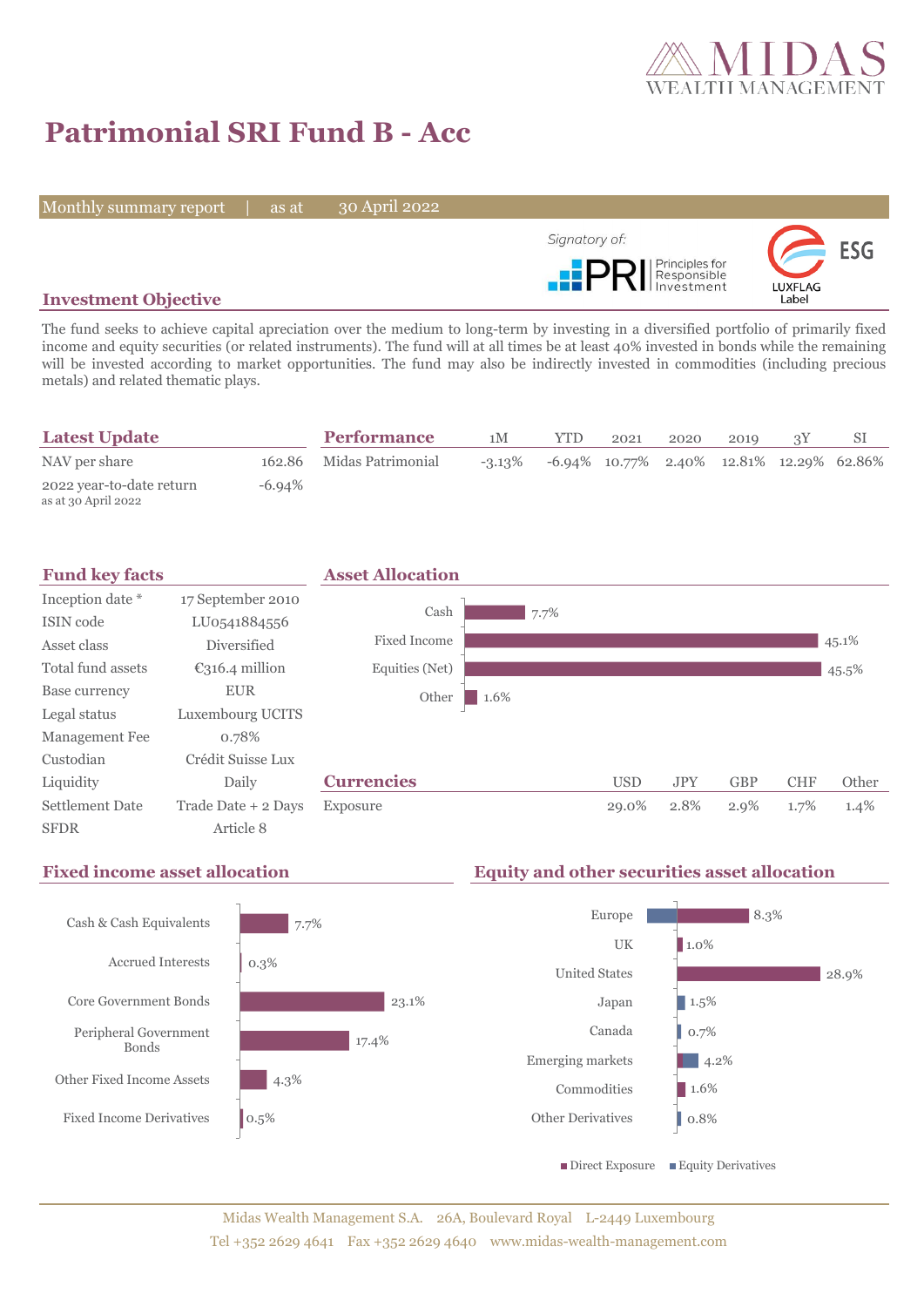

# **Patrimonial SRI Fund B - Acc**

Monthly summary report | as at

30 April 2022

| Top 10 fixed income holdings            | Rating    | Weight  |            | <b>Fixed income rating breakdown</b> |
|-----------------------------------------|-----------|---------|------------|--------------------------------------|
| HELLENIC REPUBLI: GGB 4 3/8 08/01/22    | $BB-$     | $4.5\%$ |            |                                      |
| FRANCE O.A.T.: FRTR 0 1/2 05/25/25      | AA        | 3.9%    | AAA        | 21.0%                                |
| BTPS: BTPS 1 07/15/22                   | BBB-      | 3.6%    | AA         | 18.7%                                |
| BTPS: BTPS 0.35 02/01/25                | BBB-      | $2.9\%$ | А          | $9.0\%$                              |
| ABSOLUTE SECURED : ABTSEC 4 01/15/25    | <b>NR</b> | 2.7%    | <b>BBB</b> | 28.9%                                |
| BUNDESSCHATZANW: BKO o 06/16/23         | AAA       | 2.6%    | <b>BB</b>  | $9.9\%$                              |
| SPANISH GOV'T: SPGB o 01/31/26          | $BBB+$    | 2.2%    | B          | $0.0\%$                              |
| FRANCE O.A.T.: FRTR 0 02/25/24          | <b>NR</b> | $2.0\%$ | <b>CCC</b> | $0.0\%$                              |
| IRISH GOVT : IRISH $1.05/15/26$         | A         | 1.8%    | <b>NR</b>  |                                      |
| EUROPEAN INVT BK : EIB o $3/8$ o7/16/25 | AAA       | 1.6%    |            | 12.5%                                |

| Top 10 equity holdings         | Sector                        | Weight  | Equ             |
|--------------------------------|-------------------------------|---------|-----------------|
| UNITEDHEALTH GROUP INC         | Health Care                   | 2.7%    | Co              |
| <b>MICROSOFT CORP</b>          | <b>Information Technology</b> | 2.4%    |                 |
| <b>IOVIA HOLDINGS INC</b>      | Health Care                   | 2.2%    |                 |
| <b>BROADCOM INC</b>            | <b>Information Technology</b> | $2.2\%$ |                 |
| <b>APPLE INC</b>               | <b>Information Technology</b> | 1.9%    |                 |
| AMAZON.COM INC                 | <b>Consumer Discretionary</b> | 1.6%    | In:             |
| <b>FREY</b>                    | Real Estate                   | 1.6%    |                 |
| <b>SHELL PLC</b>               | Energy                        | $1.5\%$ | Co <sub>i</sub> |
| <b>JPMORGAN CHASE &amp; CO</b> | Financials                    | $1.5\%$ |                 |
| <b>BANK OF AMERICA CORP</b>    | Financials                    | 1.4%    |                 |

## **Top 10 equity holdings** Sector Weight **Equity sector breakdown**

| 9.3%    |
|---------|
| 6.3%    |
| 6.9%    |
| 11.8%   |
| 17.2%   |
| 26.6%   |
| 6.2%    |
| 2.9%    |
| 7.7%    |
| $0.0\%$ |
| $5.0\%$ |
|         |

## **Thematics breakdown Top other holdings**



| <b>ETFS PHYSICAL GOLD</b>               | 1.6% |
|-----------------------------------------|------|
| SPDR MSCI Europe Financials UCITS ETF   | 1.1% |
| iShares S&P 500 Energy Sector UCITS ETF | 0.5% |

### **ESG Ratings**

Breakdown of holdings (datasource: Thomson Reuters, ISS)